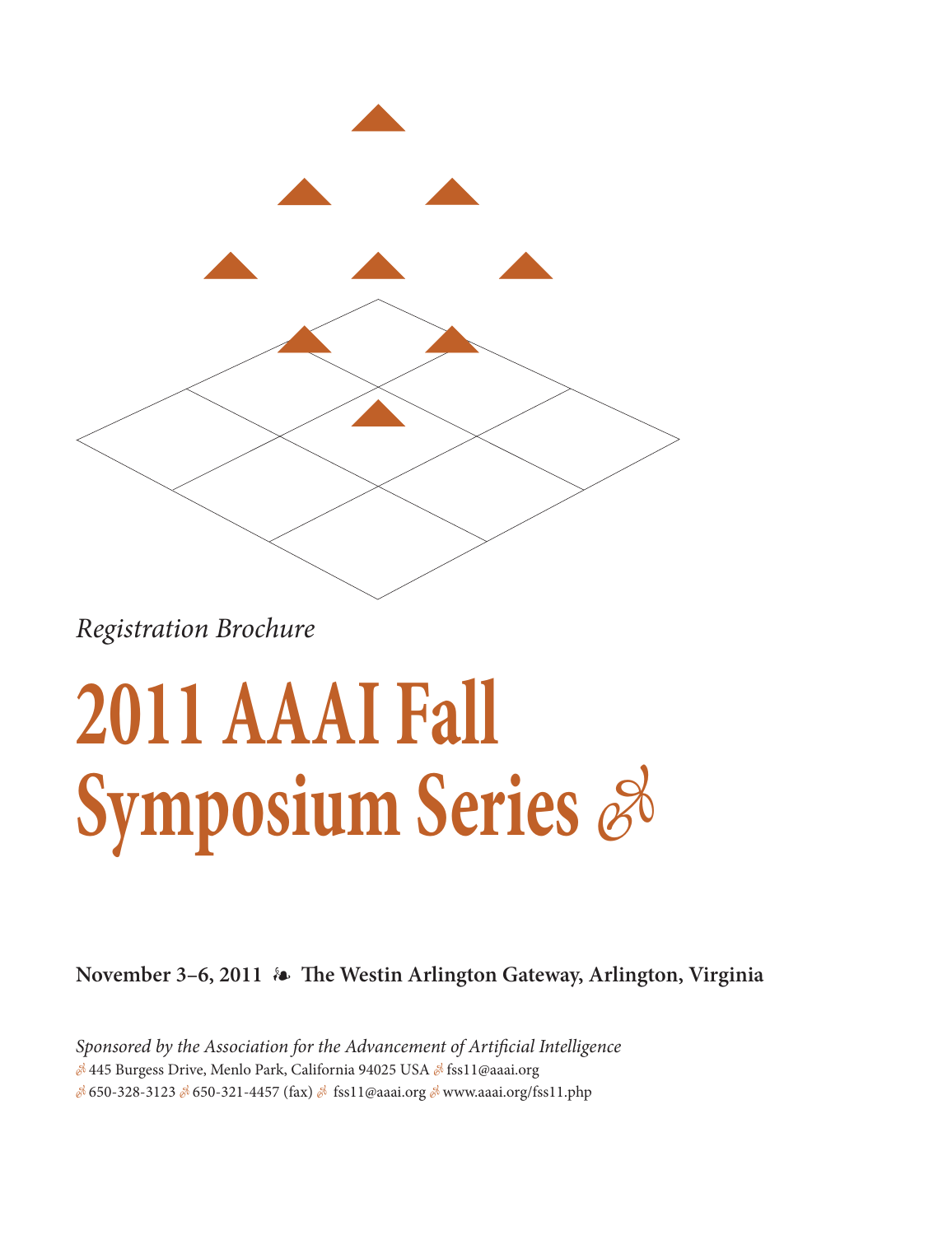## **Tentative Program Schedule**

(subject to change)

**Thursday, November 3** 9:00 AM – 5:00 PM: AI Funding Seminar

## **Friday, November 4**

9:00 AM – 5:30 PM: Symposia sessions 6:00 PM – 7:00 PM: Reception

## **Saturday, November 5**

9:00 AM – 5:00 PM: Symposia sessions 6:00 PM – 7:15 PM: Plenary session

## **Sunday, November 6**

9:00 AM – 12:30 PM: Symposia sessions Registration will be located in the Fitzgerald Ballroom Foyer on the Second Level.



**T**he Association for the Advancement of Artificial Intelligence is pleased to present its 2011 Fall Symposium Series, to be held Friday through Sunday, November 4–6 at the Westin Arlington Gateway in Arlington, Virginia, adjacent to Washington, DC. The Symposium Series will be preceded on Thursday, November 3 by a one-day AI funding seminar. The titles of the seven symposia in the 2011 Fall Symposia Series are as follows:

- Advances in Cognitive Systems
- Building Representations of Common Ground with Intelligent Agents
- Complex Adaptive Systems: Energy, Information and Intelligence
- Multiagent Coordination under Uncertainty
- Open Government Knowledge: AI Opportunities and Challenges
- Question Generation
- Robot-Human Teamwork in Dynamic Adverse Environment

The highlights of each symposium will be presented at a special plenary session. Notes will be prepared and distributed to participants in each symposium, but will not otherwise be available unless published as an AAAI technical report or edited collection.

Each symposium will have limited attendance. Participants will be expected to attend a single symposium throughout the symposium series. In addition to participants selected by the program committee of the symposia, a limited number of other interested parties will be allowed to register in each symposium on a first-come, first-served basis. To register, please fill out the registration form, and send it along with payment to:

2011 Fall Symposium Series AAAI

445 Burgess Drive Menlo Park, CA 94025-3442 Telephone: (650) 328-3123\* Fax: (650) 321-4457\* Email: fss11@aaai.org\*

\*Credit card orders only, please. Please note that there are security issues involved with the transmittal of credit card information over the internet. AAAI will not be held liable for any misuse of your credit card information during its transmittal to AAAI.

Online registration is also available at www.aaai. org/Symposia/Fall/fss11.php, along with this document.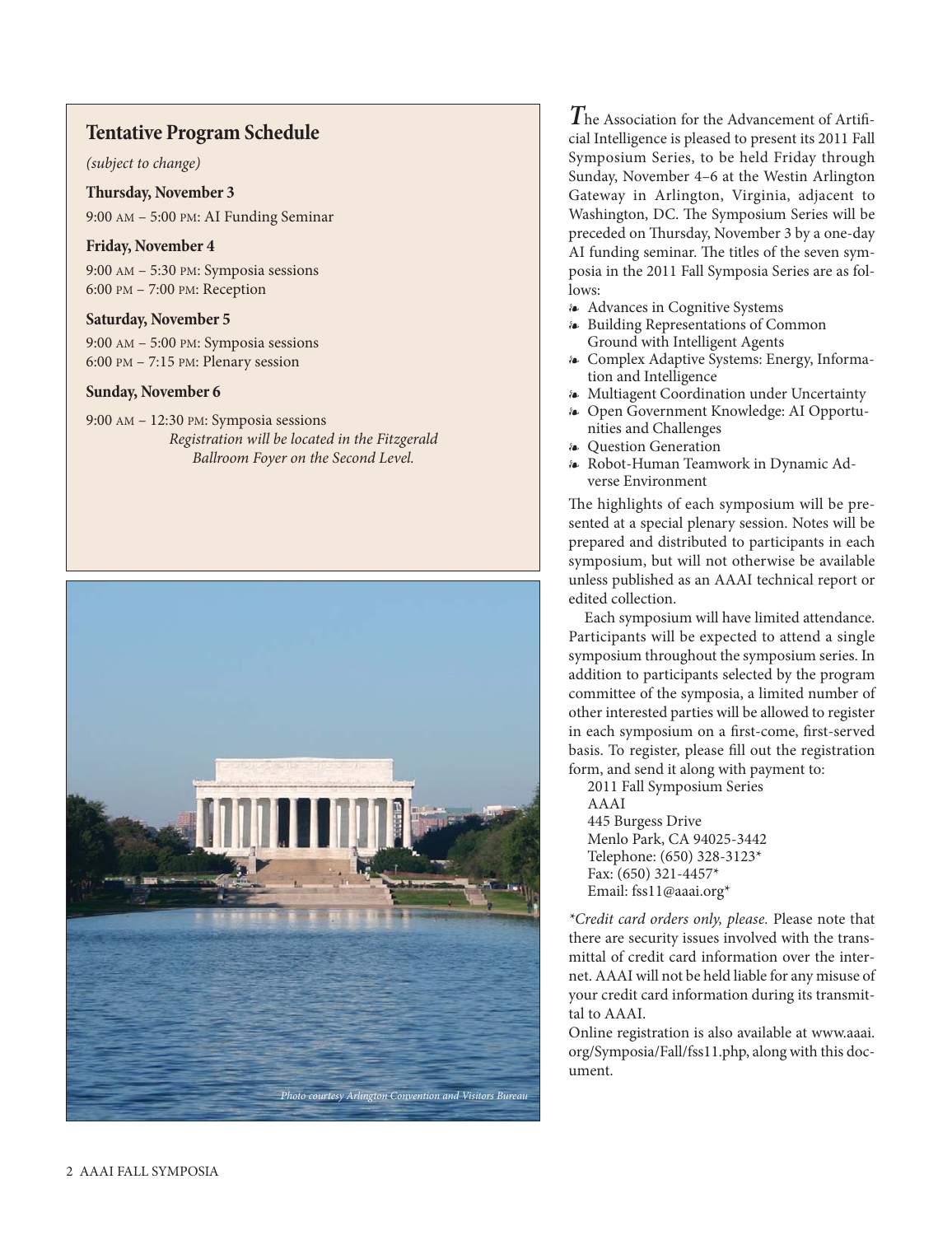**O**ver the past 20 years, artificial intelligence has made substantial progress on many fronts, but only at the cost of fragmenting into subfields that focus on some facets to the exclusion of others. However, there remains a need for research that pursues the discipline's original goal of developing intelligent systems that demonstrate the full range of human cognitive abilities. Many AI researchers remain committed in this goal, but they have no common place to gather and report their results.

The AAAI Fall Symposium on Advances in Cognitive Systems will provide such a venue. The meeting will bring together researchers with interests in human-level intelligence, complex cognition, integrated intelligent systems, cognitive architectures, commonsense reasoning, and related topics. The event harks a return to the initial goals of artificial intelligence and cognitive science, which aimed to explain intelligent behavior in computational terms and to reproduce the entire range of human cognition in computational artifacts.

Topics covered at the meeting will include the representation and organization of complex mental structures, their use in multistep reasoning and problem solving, and their acquisition from experience and instruction. Talks, posters, and discussions will address computational approaches to conceptual inference and reasoning, memory storage and retrieval, high-level execution and control, problem solving and heuristic search, language processing, social cognition and interaction, structural learning and knowledge capture, and metacognition. The common denominator is that research on these issues contributes toward creating and understanding complete intelligent systems.

The entire AI community stands to benefit from a meeting that draws attention to the field's original aspirations, but we especially encourage participation by researchers who have been trained only in one of the more focused subareas. The symposium hopes to expose a new generation of AI researchers to the challenges that we must address to build cognitive systems with humanlike abilities.

## **Organizing Committee**

Paul Bello (Office of Naval Research), Nick Cassimatis (Rensselaer Polytechnic Institute), Kenneth Forbus (Northwestern University), John Laird (University of Michigan, Ann Arbor), Pat Langley (Arizona State University), Sergei Nirenburg (University of Maryland, Baltimore County)

## **For More Information**

For more information about the symposium see the supplementary symposium web site (www. cogsys.org).



Photo courtesy Arlington Convention and Visitors Bureau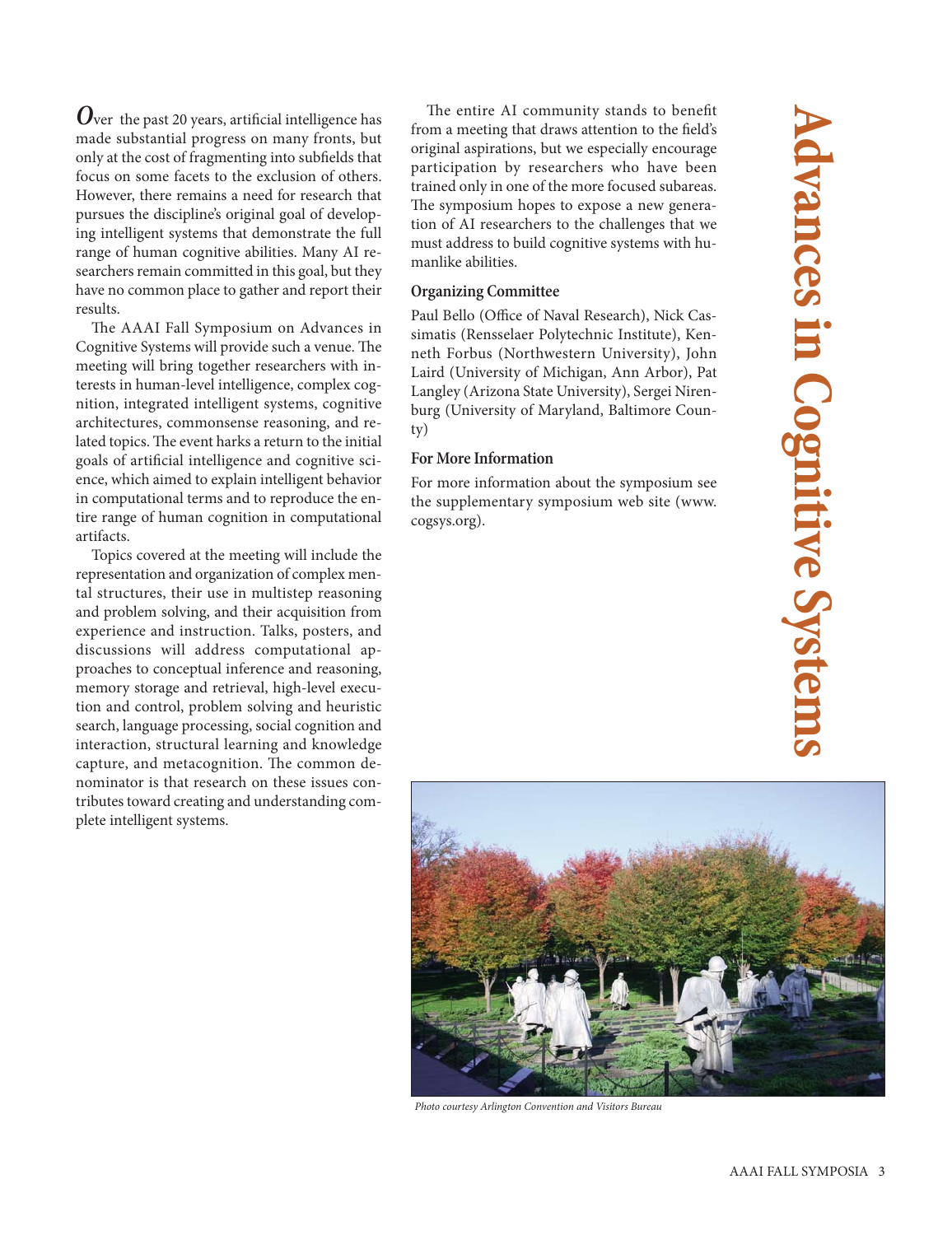## **Building Representations of Common Ground with Intelligent Agents Building Rep**

**M**uch of the success of natural language interaction is caused by the participants' mutual understanding of the circumstances surrounding the communication. These circumstances range from reminiscing about a shared experience, such as a birthday party, to coordinating firefighting efforts amongst a team using joint beliefs about mutual capabilities. This mutual understanding of perceived context is termed common ground, and is made up of all of the background and shared information that will lead to the eventual success of the communication. Some measure of common ground is used in most, if not all, successful interactions between human actors. For humans to have a convincing and beneficial experience interacting with intelligent agents, the agents must have mechanisms that support the fundamentals of common ground. Otherwise, the consequence may be unsuccessful and incomplete interactions.

This symposium aims to bring together researchers from robotics, artificial intelligence, human-computer interaction, computational linguistics, and cognitive modeling to share their diverse perspectives on common ground and its component factors. This investigation of how existing work explicitly or implicitly uses aspects of common ground will bring us closer to a practical approach for a complete common ground in intelligent, computational agents. Work to be presented may consist of currently implemented applications that contain common ground components, theoretical formalisms of these components, proposed frameworks, and work in progress.

## **Topics**

Components of common ground include, but are not limited to, background knowledge, world knowledge, presuppositions, mutual knowledge, mutual beliefs, beliefs about beliefs, and conversational maxims.

Examples of how these components may have been incorporated into current work include building of shared histories between actors; representations of beliefs or beliefs about beliefs; identifying and representing suppositions and presuppositions; reasoning about other actors' beliefs; creating untruthful or deceptive common ground; formalizations of any common ground component; agents or models that use common ground components in interaction; discourse or dialogue models which use some aspect of common ground; extraction of perlocutionary actions or effects from utterances; inferring common ground; and using common ground to ground referents.

## **Organizing Committee**

Sam Blisard (Naval Research Laboratory, sam.blisard@nrl.navy.mil), Will Bridewell (Stanford Center for Biomedical Informatics Research, willb@stanford.edu), Wende Frost (Naval Research Laboratory, wende.frost@nrl.navy.mil), Arthi Murugesan (Naval Research Laboratory, arthi.murugesan.ctr@nrl.navy.mil), Candace Sidner (Worcester Polytechnic Institute, sidner@wpi.edu), Alan Wagner (Georgia Tech Research Institute, alan.wagner@gtri.gatech.edu)

## **For More Information**

For more information about the symposium see the supplementary symposium web site (sites. google.com/site/buildingcommonground2011).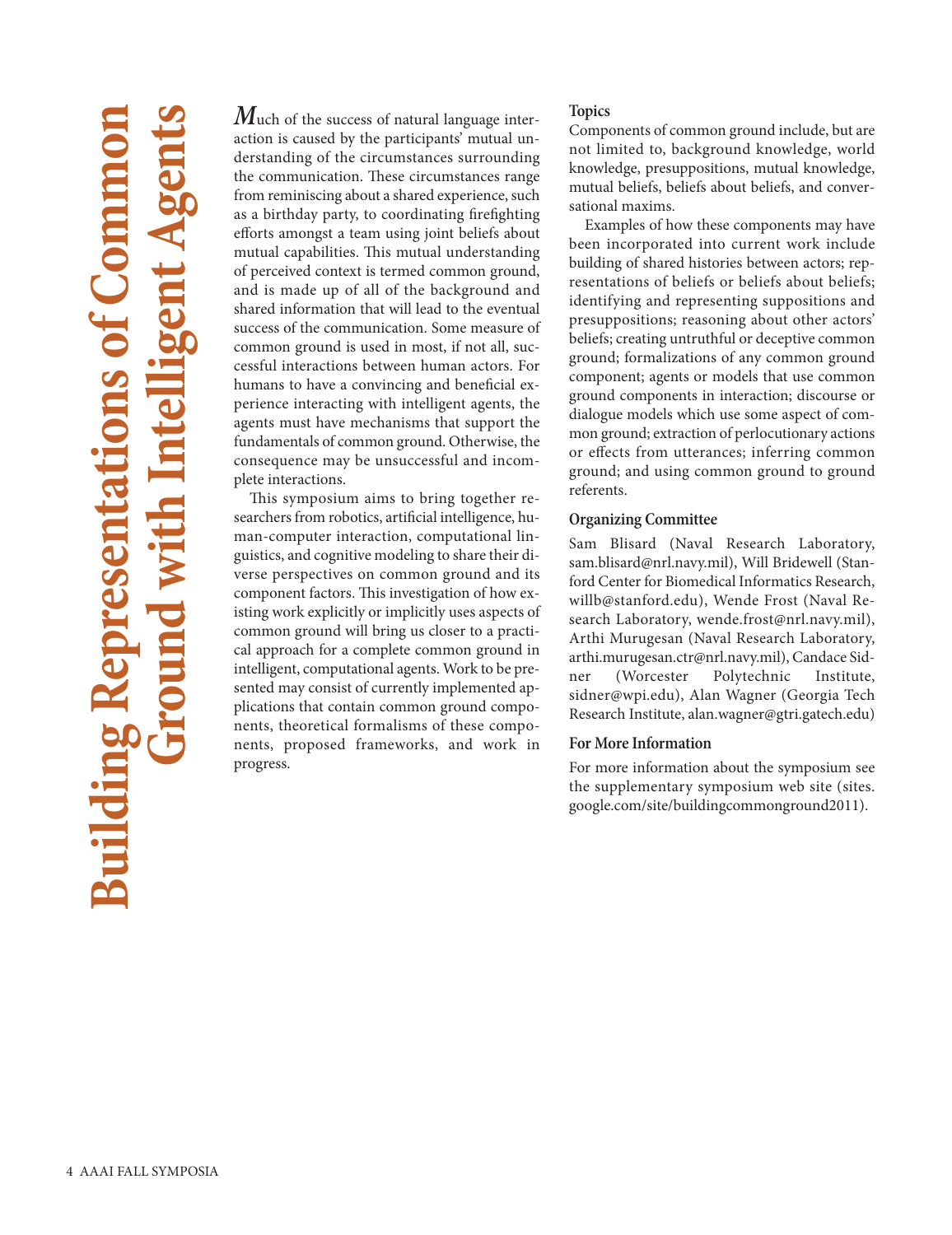**C**omplex adaptive systems (CAS) and related technologies have proven to be a powerful framework for understanding system-level phenomena across the physical, natural, and social sciences. We characterize a general CAS model as having a significant number of autonomous agents that use one or more levels of feedback; exhibit emergent properties and self-organization; or produce nonlinear dynamic behavior.

This symposium's theme addresses fundamental issues for understanding complex phenomena: Energy, Information, and Intelligence. This theme builds upon the previous years' focus of threshold effects (2009) and resilience, robustness, and evolvability (2010).

Energy in a CAS is often more than merely physical energy; it is anything that drives and constrains the system. Agents must cooperate and/or compete for limited resources, whether these resources are "energy," "power," "food," "money," or some other system resource. The success or failure of various agent strategies depends on their effectiveness in acquiring and utilizing these resources.

Information represents any form of verbal, nonverbal or even nonhuman communication. Information represents what the agents know or learn about their local environment. Papers relating to the theme of information may, for example, cover signal patterns and effects, signal processing, or information storage (memory). Flows of information itself may also be the focus of CAS research, such as in models of political dissent, social contagion, or the dynamical flows across networks.

Intelligence encompasses how agents react to any information that they acquire from the environment, as well as the system-level properties that emerge from these actions and reactions through patterns of correlated feedbacks. Thus, intelligence may refer to the agents themselves or to the system as a whole. Such intelligence can exist at almost any level of complexity, from simple examples of swarm intelligence to complex human cognition.

## **Format**

Our symposium will have invited talks from leaders in the field, as well as paper presentations on both completed and speculative work. Due to the nature and the novelty of the theme, it is essential to allow ample time for both open-ended and targeted discussions; as such, we will hold panel discussions, roundtable talks, and a poster session, to allow for a spirited interaction among participants.

## **Organizing and Program Committee**

Mirsad Hadzikadic, chair (University of North Carolina, Charlotte), Ted Carmichael, cohair (University of North Carolina, Charlotte), Mark Altaweel (University of Chicago), Tony Beavers (University of Evansville), Aaron Bramson (University of Toronto), Matthieu Branlat (Ohio State), Patrick Grim (SUNY Stony Brook), Liz Johnson (University of North Carolina, Charlotte), Ardeshir Kianercy (University of Southern California), Kiran Lakkaraju (Sandia National Laboratory), Megan Olsen (University of Massachusetts, Amherst), Jonathan Ozik (Argonne National Laboratory), Mark Pizzato (University of North Carolina, Charlotte), Bill Rand (University of Maryland), Bob Reynolds (Wayne State University), Molly Rorick (Yale University), John Stamper (Carnegie Mellon University), Forrest Stonedahl (Northwestern University), Paul Youngman (University of North Carolina, Charlotte), Tina Yu (Memorial University of Newfoundland).

## **For More Information**

For more information about this symposium, and for submission guidelines and links, please visit the supplemental symposium website (sites. google.com/site/complexadaptivesystems2011/), or email cochair Ted Carmichael at tedsaid@ gmail.com.

# **Information, and Intelligence Complex Adaptive Systems: Energy,**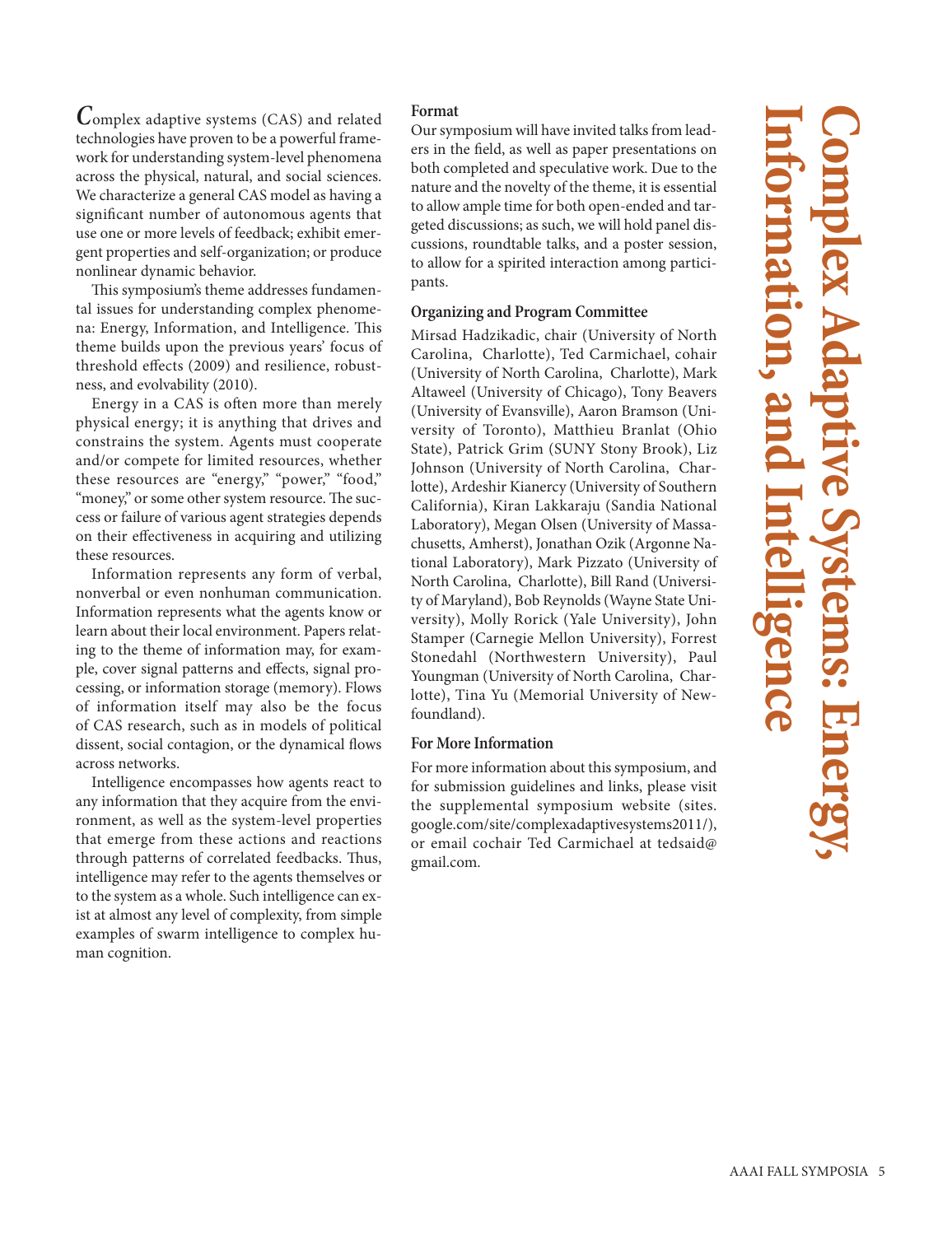**I**n domains ranging from earth observing sensor webs to collaborating ambulances or fire fighters during disaster rescue or software personal assistants scheduling meetings to "coordinators" assisting in executing military missions or exploration of underwater terrains using autonomous underwater vehicles (AUVs) to handling large scale humanitarian logistics, multiple intelligent agents need to coordinate in the presence of uncertainty to achieve team goals. While there have been many interesting models and frameworks presented for addressing and solving various subaspects of the problem, the algorithms employed for solving the models have had to trade off between richness in representation and scalability. In fact, the key hindrances to achieving scalable and quality guaranteed coordination between agents are as follows:

Uncertainty: This can arise due to: probabilistic effects of actions taken by agents, inability of agents (either individually or collectively) to completely observe the world, partial availability or unavailability of communication, partially known or unknown motivations of other agents, and so on.

Coordination horizon: The total number of decision epochs for which agents need to coordinate affects the solution methodology. Depending on the number of decision epochs left and the history of agent decisions, the coordination decision at the current decision epoch can change. Such dependence on history makes the coordination computationally expensive and one of the key reasons for reduced scalability.

Objective: Due to the lack of certainty about the world, the goal can be one of: (1) maximizing expected value of all the agents involved; (2) maximizing the probability of achieving the goal; (3) minimizing or preventing certain bad states of the world; or many others.

Researchers from various communities, such as artificial intelligence, operations research, game theory and logistics (supply chain) communities, have been actively pursuing the various aspects (mentioned above) of the problem. The goal of this symposium is to bring together these researchers to discover and/or better understand the commonalities in the hope of making fundamental breakthroughs in the field.

### **Organizing Committee**

Pradeep Varakantham (Singapore Management University), Janusz Marecki (IBM T. J. Watson), William Yeoh (University of Massachusetts, Amherst), Paul Scerri (Carnegie Mellon University)

## **For More Information**

For more information about the symposium see the supplementary website (www.mysmu.edu.sg/ faculty/pradeepv/aaaifs.html).

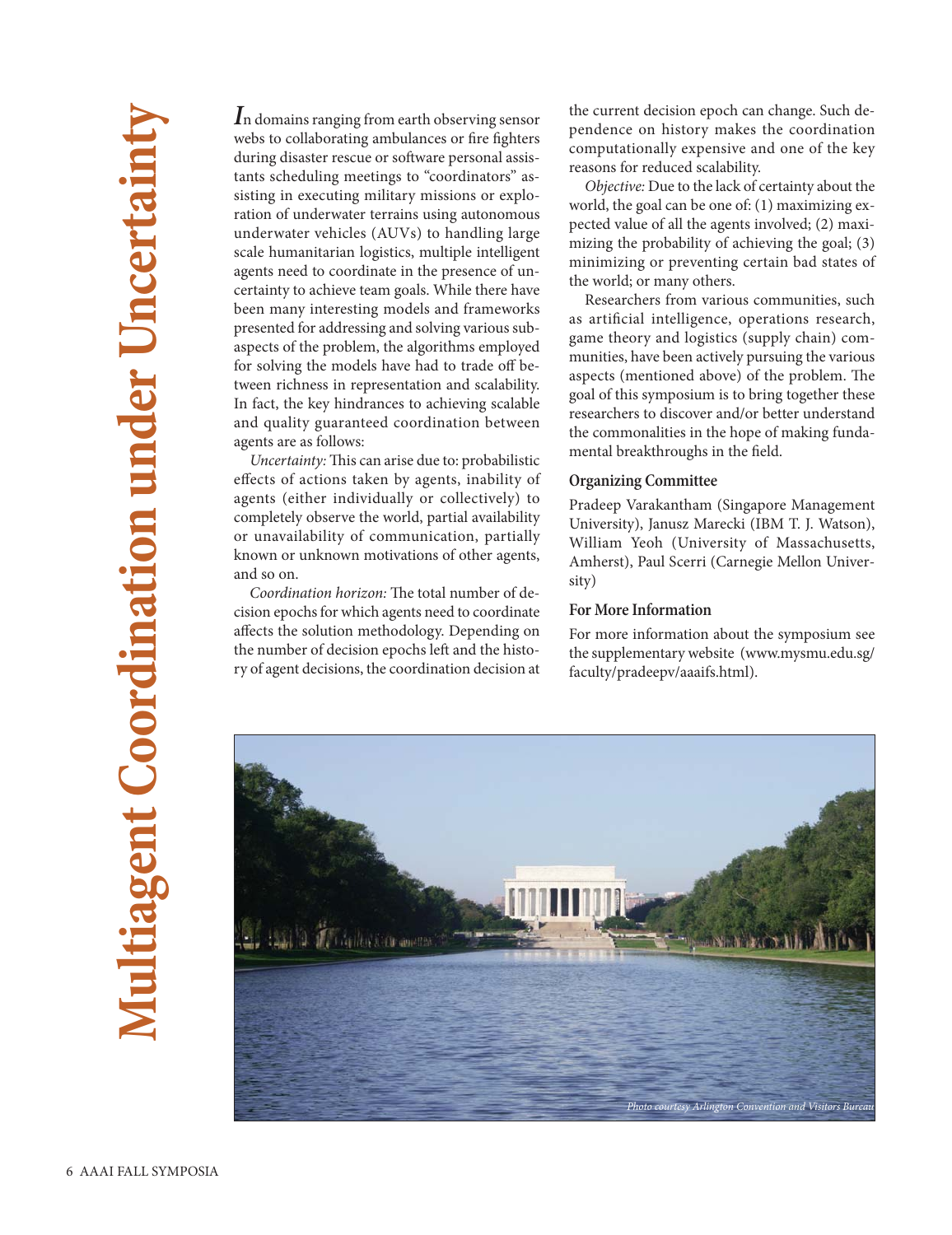**T**he 2011 AAAI Fall Symposium on Open Government Knowledge: AI Opportunities and Challenges (OGK2011) is focused on issues of publishing public government data as reusable knowledge on the web.

Websites such as data.gov, research.gov, and USASpending.gov aim to improve government transparency, increase accountability, and encourage public participation by publishing public government data online. Although this data has been used for some intriguing applications, it is difficult for citizens to understand and use. This symposium will explore how AI technologies such as the semantic web, information extraction, statistical analysis and machine learning can be used to make the knowledge embedded in the data more explicit, accessible and reusable. The symposium's location of Washington, DC will facilitate the participation of U.S. federal government agency members and enable interchange between researchers and practitioners. We also expect attendance of international open government data players from countries such as the United Kingdom and Australia.

Relevant topics include the automatic and semiautomatic creation of linked data resources, ontologies for government data, entity linking and coreference detection between linked data resources, adding temporal qualifications to government data, creating mashups with open government data, linked open government data analysis, metadata for provenance, certainty and

trust, policies for information sharing, privacy and use, social networks and government data, machine learning applied to government data, data visualization techniques, and applications.

This symposium will include a mixture of invited talks, paper presentations, panels, system demonstrations, a poster session, and discussions. We plan to have several invited speakers drawn from government, academia and industry. We will run panels on the emerging challenges and best practices, including how to enhance transparency and interoperability within an agency and across different agencies/countries, and how to promote a nationwide health information network that effectively integrates government-curated public records and citizens' personal health data.

## **Organizing Committee**

Li Ding (RPI), Tim Finin (UMBC), Lalana Kagal (MIT), and Deborah McGuinness (RPI). Program committee members and additional information are listed on the OGK2011 symposium site.

## **For More Information**

For more information about the symposium, send email inquiries to ogk11-info@googlegroups.com or visit the supplementary website (tw.rpi.edu/ogk2011).

## **Opportunities and Challenges Open Government Knowledge: AI** tunities a



Photo courtesy Arlington Convention and Visitors Bureau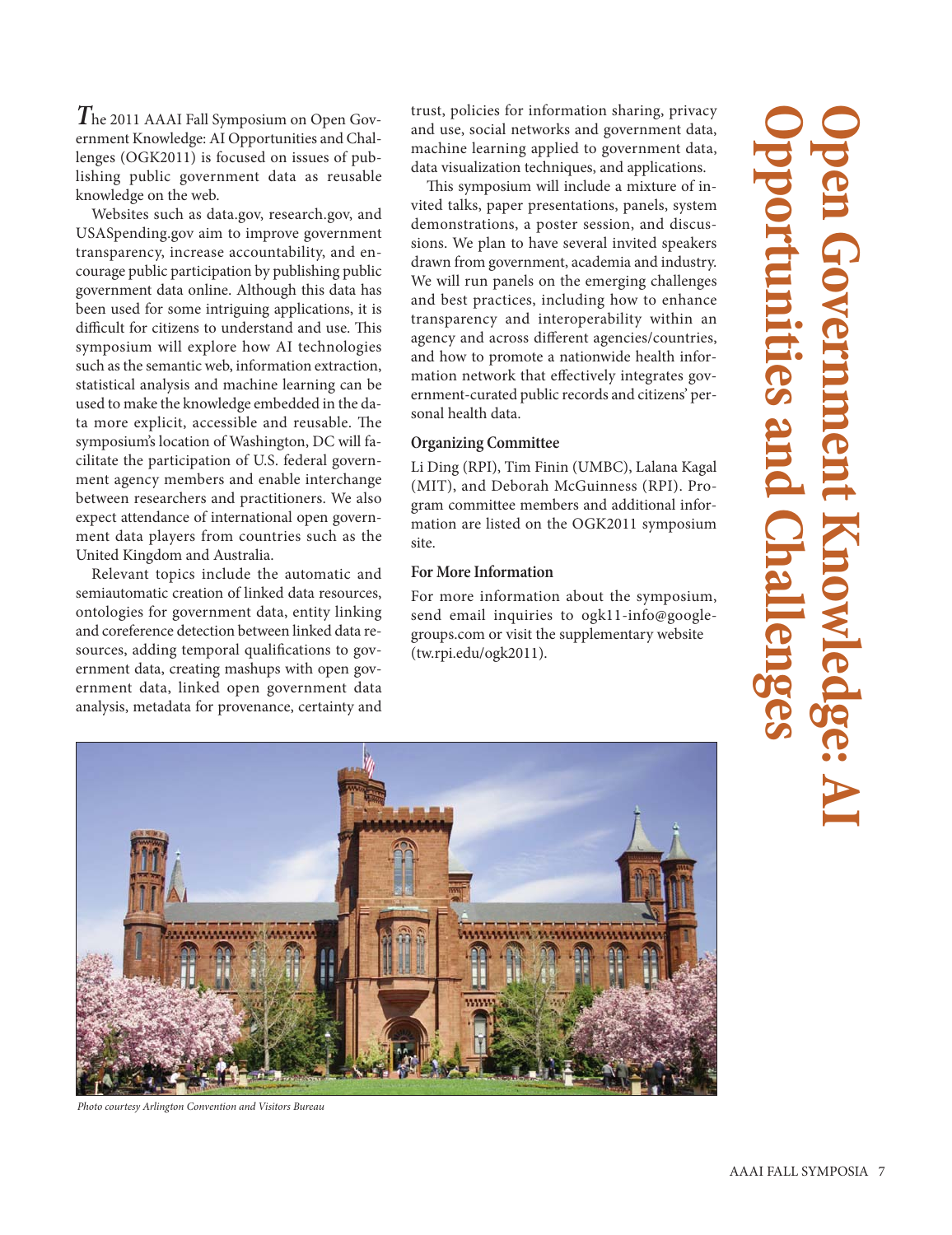## **Question Generation Duestion Generation**

**A**sking questions is a fundamental cognitive process that underlies higher-level cognitive abilities such as comprehension and reasoning. Research on question generation (QG) has a long history in artificial intelligence, psychology, education, and natural language processing, and has far-reaching applications in intelligent technologies, such as dialogue systems, question answering systems, web search, intelligent tutoring systems, automated assessment systems, inquirybased environments, adaptive intelligent agents and game-based learning environments.

Interest in question generation has been steadily growing over the past few years. The 2011 Symposium on Question Generation follows three previous workshops (held in 2008, 2009, and 2010), which resulted in the first Question Generation Shared Task and Evaluation Campaign. Detailed information on these previous events are available at the supplementary website.

This symposium aims to foster theoretical and applied research on computational and cognitive aspects of question generation, featuring involvement of participants from diverse disciplines including, but not limited to, natural language processing, artificial intelligence, linguistics, psy-



Photo courtesy Arlington Convention and Visitors Bureau

chology, and education. The symposium will feature thematic sessions, panel discussions, breakout sessions, and interactive poster and demo sessions. There will be two keynote speeches. Symposium participants will engage in multidisciplinary discussions on the following topics:

Cognitive models of question generation

- Question taxonomies
- Empirical approaches to question generation
- Question generation tasks and subtasks
- Impact of NLP technologies on question generation tasks
- Target concept selection for question generation
- Context-sensitive question type selection or ranking
- Descriptions of implemented systems or components
- Applications of question generation (intelligent tutoring systems, dialogue systems, and others)
- Generation from different inputs knowledge bases, ontologies, text, queries
- Future of QGSTECs

Our goal for this year's meeting is to create an environment for an active exchange of ideas among researchers working on the question generation problem from different perspectives, and to move forward as a community in designing focused question generation tasks.

## **Organizing Committee**

Arthur Graesser (University of Memphis, USA), James Lester (North Carolina State University, USA), Jack Mostow (Carnegie Mellon University, USA), Rashmi Prasad (University of Pennsylvania, USA), Svetlana Stoyanchev (The Open University, UK)

## **For More Information**

For more information about the symposium see the supplementary symposium web site (questiongeneration.org/QG2011).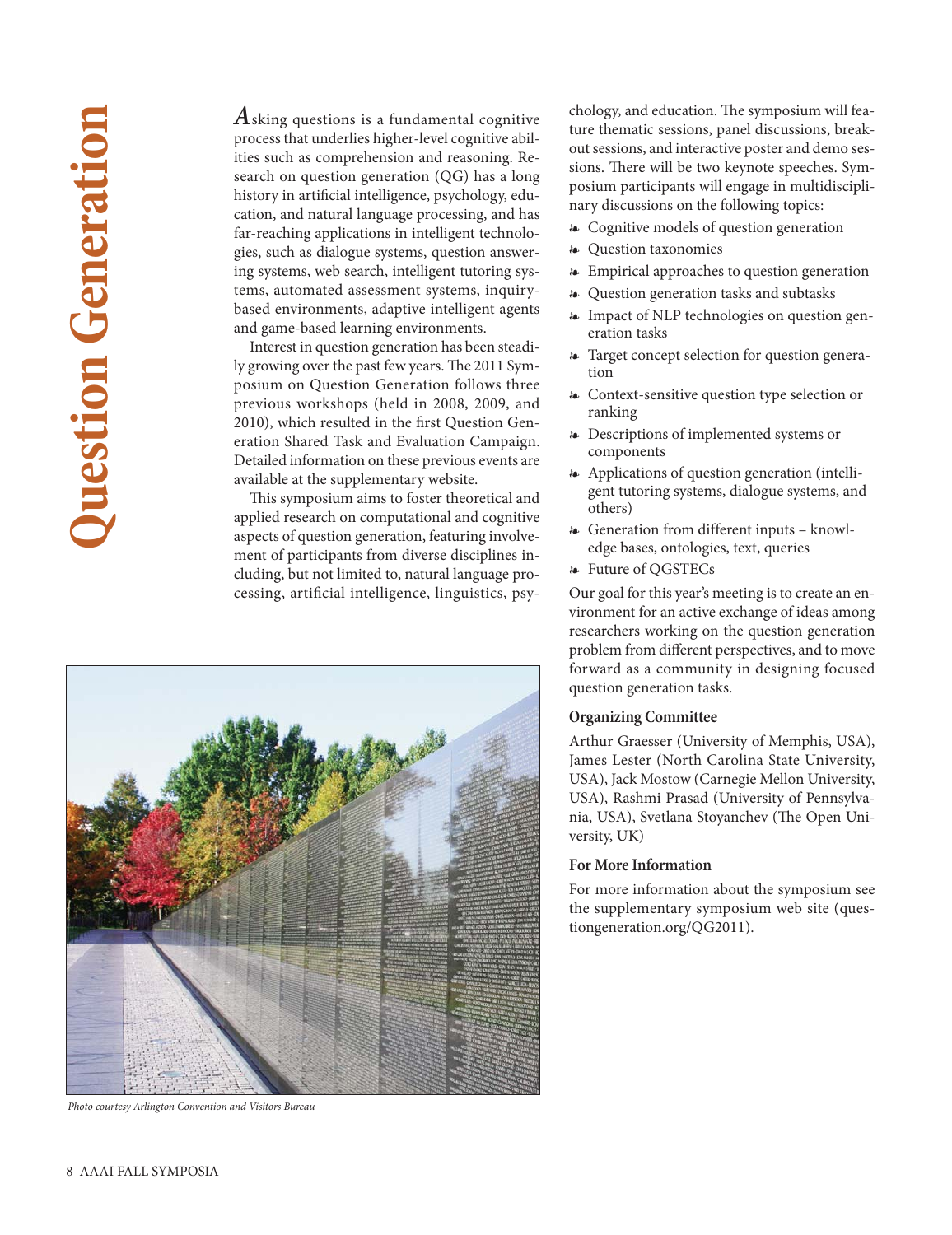**T**he goal of this symposium is to discuss collaboration between humans and robots in situations which require all to continuously adapt to developing events. Examples are adverse circumstances encountered during emergency responses in various types of search and rescue missions, or security or military deployments. Adaptation needs to reflect changes both in what is to be done by human and robot (the tasks), and in how they are supposed to do so (the roles). It needs to explicitly couple the task-work with the social aspects of team-work for the human-robot team to maintain cohesive, effective operations. What makes this difficult is that humans are performing under stress. And that robots, so far, are far from being well-tuned to the human factor in humanrobot collaboration.

## **Topics and Intended Audience**

The symposium aims to bring together scientists from different research areas with a common interest in the human factor in human-robot and multirobot collaboration in dynamic adverse environments, to answer an emerging issue in cognitive modelling for human-robot teams. Topics that are core to the symposium are the following:

- Cognitive modelling of human and robot workload in stressing situations
- Doctrines and strategies for adaptive multimodal team communication
- Robust decision making for instant or reciprocal urgencies
- Attention and cognitive perception of environments and events
- Joint planning, mixed initiative planning and joint collaboration schedules
- Situation awareness and robot-operator communication
- Performance metrics of joints operations
- Risk and ethical considerations of humanrobot collaboration

## **Format**

There are 4 invited speakers, Ron Arkin (Georgia Tech), Jeff Bradshaw (Florida Institute for Hu-

man and Machine Cognition), Maarten Sierhuis (PARC's Knowledge) and Satoshi Tadokoro, director of the International Rescue Systems Institute, who is the leading rescue robots researcher in Japan.

The symposium will combine a variety of activities intended to facilitate interaction among participants from different communities and discussion of key challenges in bridging research in human factors, human-robot interaction, collaborative planning, and teamwork modelling. These activities will include, 13 individual technical presentations, two panels on risks and ethic in teaming, and how could we model human-robot teams in dynamic adverse environments? Two breakout discussion sessions focused on developing a roadmap to facilitate crosscutting research in human-robot teaming, on multimodal interfaces and on how to get prepared for emergencies.

## **Organizing Committee**

Jeff Bradshaw, Alexander Ferrein, Vaclav Hlavac, Gerhard Lakemeier, Geert Jan Kruijff, Leora Morgenstern, Mark Neerincx, Fiora Pirri, Roland Siegwart, Hartmut Surman, Tomoichi Takahashi, Roland Siegwart, Mary-Anne Williams

## **For More Information**

For more information about the symposium see the supplementary symposium web site (www.dis.uniroma1.it/~alcor/aaai2011sympRHTDAE/index.php?page=home).





Photo courtesy Arlington Convention and Visitors Bureau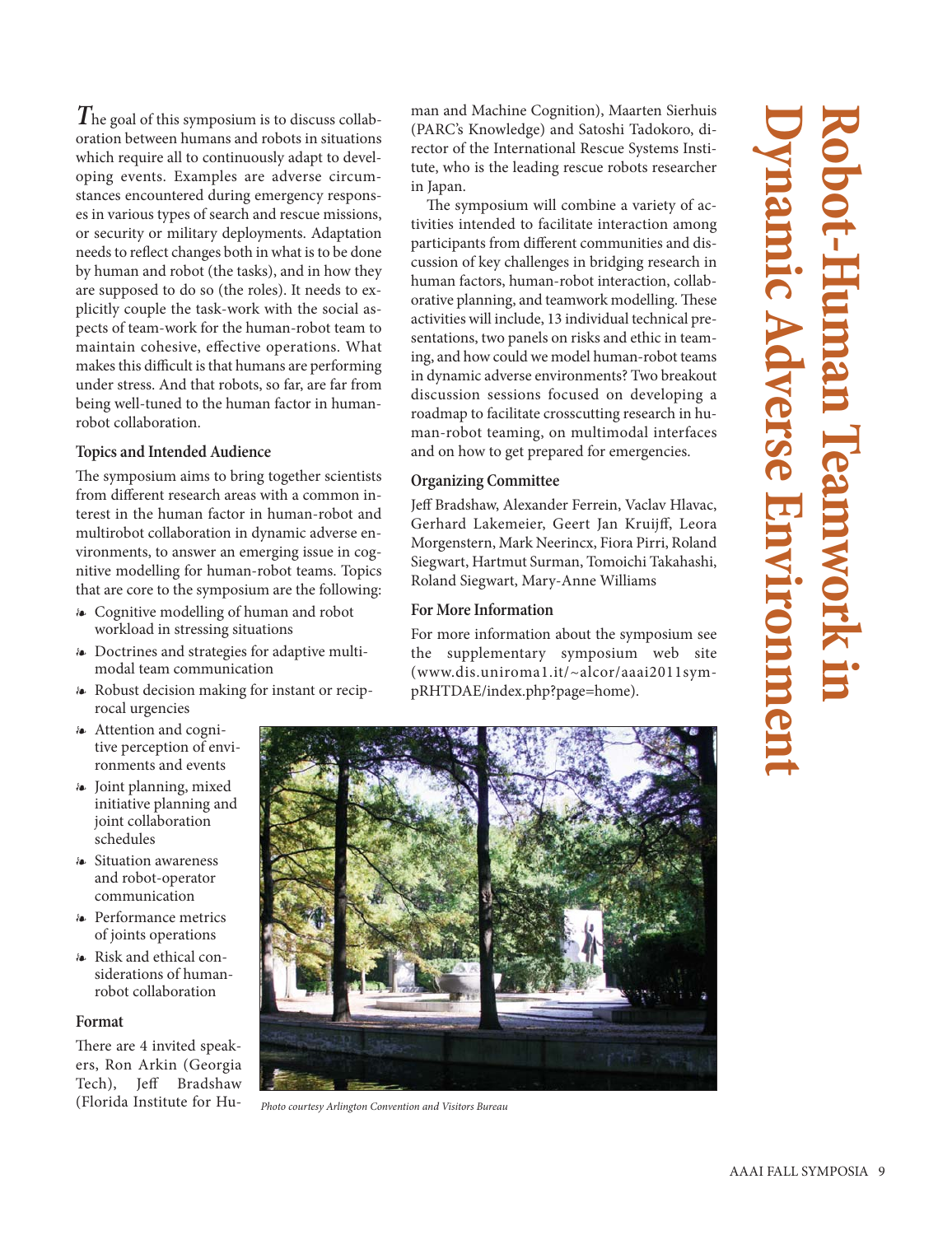**A**LL ATTENDEES MUST PREREGISTER. Each symposium has a limited attendance, with priority given to invited attendees. All accepted authors, symposium participants, and other invited attendees must register by September 16, 2011. After that period, registration will be opened up to the general membership of AAAI and other interested parties. All registrations must be postmarked by October 14, 2011.

The conference registration fee includes admission to one symposium, one CD of symposium technical report, coffee breaks, and the opening reception.

Checks (drawn on US bank) or international money orders should be made out to AAAI. VISA, MasterCard and American Express are also accepted. Please fill out the attached registration form and mail it with your fee to:

AAAI 2011 Fall Symposium Series 445 Burgess Drive Menlo Park, CA 94025 USA

If you are paying by credit card, you may email the form to fss11@aaai.org or fax it to (650) 321- 4457. Registration is also available online at www.aaai.org/Symposia/Fall/ fss11.php

Please note: All refund requests must be in writing and postmarked by October 21, 2011. No refunds will be granted after this date. A \$75.00 processing fee will be levied on all refunds granted.

When you arrive at the Westin Arlington Gateway, please pick up your complete registration packet at the registration area.

Registration hours will be as follows:

- **Thursday, November 3** 8:00 AM – 5:00 PM
- **Friday, November 4** 8:00 AM – 5:00 PM
- **Saturday, November 5** 8:30 AM – 5:00 PM
- **Sunday, November 6** 8:30 AM – 11:00 AM

## **Hotel Information**

For your convenience, AAAI has reserved a block of rooms at the Westin Arlington Gateway. The Westin Arlington Gateway is located in the Ballston area of Arlington. It is a short walk from the Ballston Metro Station, which allows guests to easily explore Arlington, downtown Washington, DC, Alexandria, or Georgetown. Reagan National Airport is easily accessible via the Washington Metro rapid transit.

The conference room rate per night is \$169.00 (single/double).

Rates do not include applicable state and local taxes (approximately 10.25%), or hotel fees in effect at the time of the meeting. Symposium attendees must contact the Westin Arlington Gateway directly. Please request the group rate for the Association for the Advancement of Artificial Intelligence (AAAI) when reserving your room. The cutoff date for reservations is October 10, 2011 at 5:00 PM EDT. Reservations after this date will be accepted based on availability at the hotel's prevailing rate. All reservations must be secured by one night's deposit per room, via credit card. Reservations may be cancelled with no penalty up to 6:00 PM, 72 hours prior to the date of arrival. After that time, a penalty of one night's room and tax will be incurred. Upon check-in, date of departure must be confirmed. Early departure will result in a fee equal to one night's guest room rate.

Westin Arlington Gateway 801 North Glebe Road Arlington, Virginia 22203 USA Fax: +1 703 717-6260 Reservations: +1-800-937-8461 (reference AAAI) Online Reservations: www.starwoodmeeting.com/Book/aaaifall2011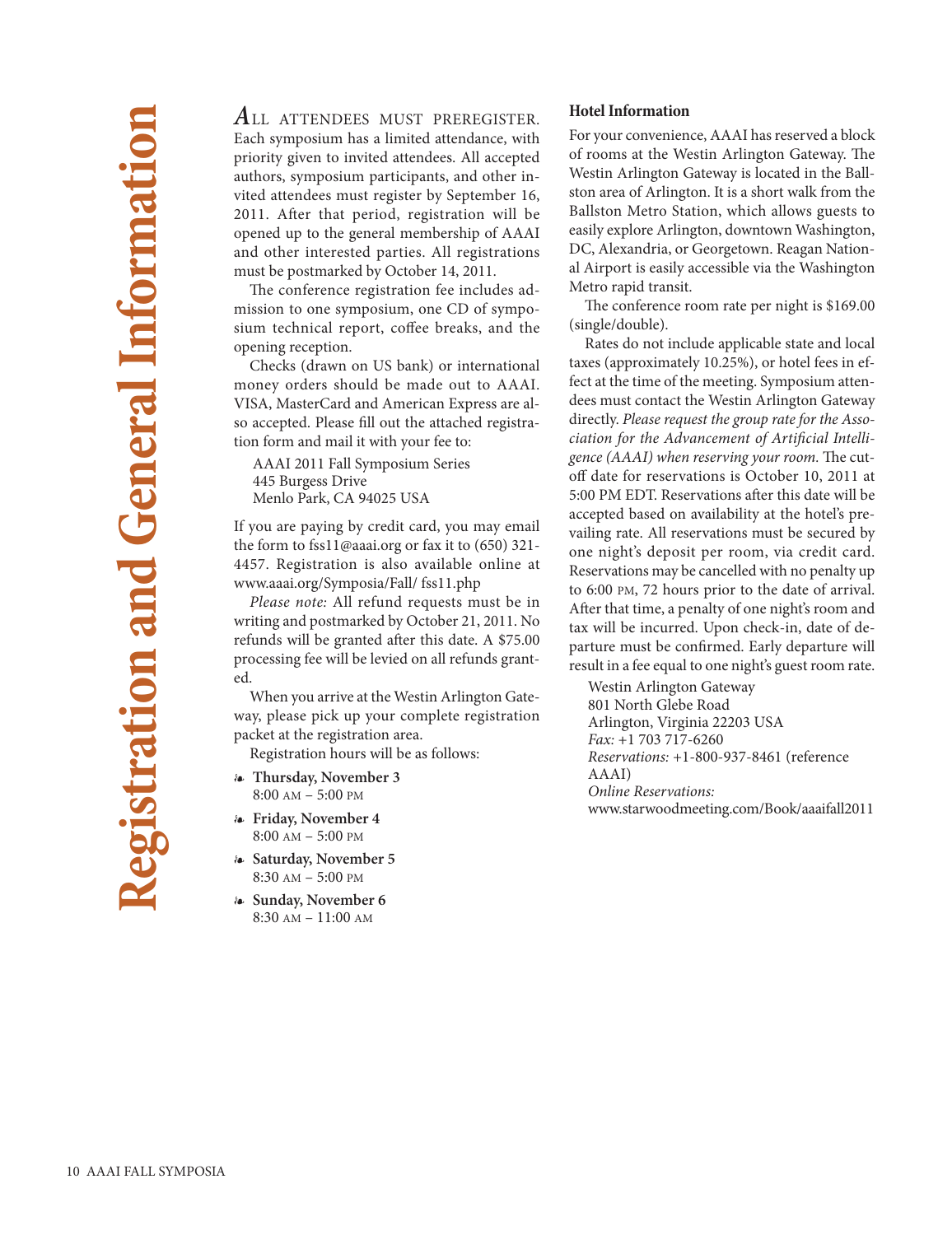## **Airport Transportation**

Transportation from the airport is availably by metro, taxi, rental car, and shuttle.

### **Metro Rail**

Metro service is available from Reagan National Airport to The Westin Arlington Gateway. The cost is approximately \$2.60 per person one way. Take the Blue Line towards Largo Town Center Metro Station and arrive at Rosslyn Metro Station. Transfer to the Orange Line towards Vienna/Fairfax GMU. Arrive at Ballston Metro Station and walk .30 mile SW to The Westin Arlington Gateway.

Rail System Map: For a metro rail system map, visit wmata.com (www.wmata.com/rail/maps/ map.cfm)

Metro Station Map: For a map of the station area in relation to the Arlington Gateway, please see the StationMasters website (www.stationmasters.com/System\_Map/BALLSTON/ballston.htm l) or the Washington Metropolitan Area Transit Authority website (www.wmata.com/rail/station\_detail.cfm?station\_id=99).

## **Shuttle**

The Super Shuttle van service will take guests directly from the airport to The Westin Arlington Gateway. The shuttle service picks up passengers outside of the terminal. Approximate costs from each of the airports are listed below and may be subject to change. Please visit the website (www.supershuttle.com) or call Super Shuttle to confirm current rates (800-BLUE-VAN [258- 3826]):

Reagan National Airport: \$14.00 for a shared ride one way

Dulles International: \$29.00 for a shared van one way

Baltimore-Washington: \$48.00 for a shared ride one way

## **Car**

Take the George Washington Memorial Parkway North, and then merge onto I-395 South toward Richmond. Merge onto Washington Boulevard via Exit 8A toward Ridge Road and then onto US-50 W/Arlington Boulevard toward Falls Church. Take the Glebe Road exit, turn right onto North Glebe Road/VA-120 North. The hotel is on the right.

For directions from Washington Dulles Airport or other points, please see the Starwood Hotels website (www.starwoodhotels.com/westin/ property/overview/index.html?propertyID= 1513) and click on "Local Area."

## **Parking**

Valet parking is available at the Westin Arlington Gateway for a maximum of \$24.00 per day/overnight.

## **Taxi**

Approximate one-way taxi fares from area airports are:

Reagan National Airport: \$25.00 Dulles International: \$50.00 Baltimore-Washington: \$90.00

For all transportation options to the Westin Arlington Gateway please visit the hotel website (www.starwoodhotels.com/westin/property/area /transportation.html?propertyID=1513).

## **Disclaimer**

In offering the Westin Arlington Gateway (hereinafter referred to as "Supplier"), and all other service providers for the AAAI Fall Symposium Series, the Association for the Advancement of Artificial Intelligence acts only in the capacity of agent for the Supplier, which is the provider of hotel rooms and transportation. Because the Association for the Advancement of Artificial Intelligence has no control over the personnel, equipment or operations of providers of accommodations or other services included as part of the Symposium program, AAAI assumes no responsibility for and will not be liable for any personal delay, inconveniences or other damage suffered by symposium participants which may arise by reason of (1) any wrongful or negligent acts or omissions on the part of any Supplier or its employees, (2) any defect in or failure of any vehicle, equipment or instrumentality owned, operated or otherwise used by any Supplier, or (3) any wrongful or negligent acts or omissions on the part of any other party not under the control, direct or otherwise, of AAAI.